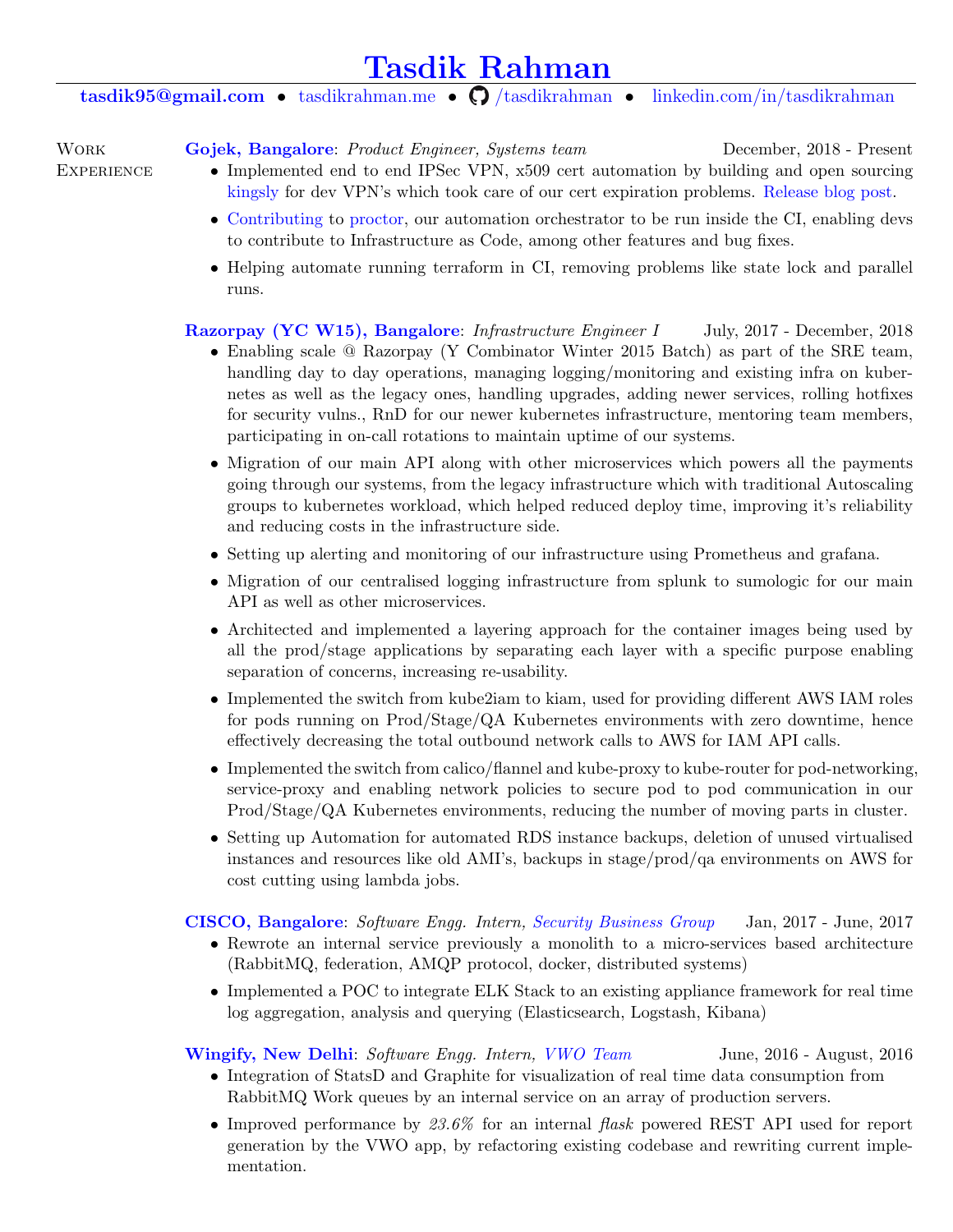#### OPEN SOURCE [Google Summer of Code](https://www.ovirt.org/blog/2017/05/welcome-gsoc-2017-students/): oVirt Org under RedHat Summer 2017

Languages - Ruby, Python, Go, Shell Script

OS - Unix/Linux, CoreOS(SELinux) Container Orchestration - Kubernetes

CI/CD - gitlab, drone

• Wrote additional [Ansible playbooks](https://github.com/tasdikrahman/gsoc2017ovirt) from scratch along with their test cases for enabling remote machine engine renames with zero downtime & for interaction of the main control engine with remote resources (Database, Data Warehouse) & other oVirt-utilities which would help in Easier testing, Automated Re-deployment & Reduced manual errors while deploying.

Tools/Frameworks - Ansible, Packer, Terraform, Docker, Ruby on Rails, Flask, Git, systemd

#### Education B.Tech in Information Technology, [SRM University, India](http://www.srmuniv.ac.in/) 2013 - 2017 • CGPA of  $9.133/10$

#### **NOTEWORTHY** All projects are available on Github : [github.com/tasdikrahman](https://github.com/tasdikrahman)

Databases - MySQL, PostgreSQL, Elasticsearch, etcd, consul

Logging/Monitoring - prometheus, grafana, fluentd, splunk, sumologic

**PROJECTS** 

**TECHNICAL SKILLS** 

• SRM Search Engine: SysAdmin & Backend developer

Cloud Providers - AWS, DigitalOcean, GCP, Linode

A General Purpose Search Engine, funded by ["National Internet Exchange of India"](http://www.nixi.in/). Oversaw migration to Flask based app from a legacy CGI service. Helped write RESTful API's for various smart modules for our search service. Wrote scripts to automate the maintenance of our server. Crawlers to extract & index millions of pages, using NLP techniques to clear irrelevant data. Helped design & set up a 15 node, master-slave architecture Hadoop cluster.

#### • Plino **[plino.heroku.com](https://plino.herokuapp.com/)/**

Conceived plino, a high accuracy spam filtering system built on top of a custom Naive Bayes *Classifier*, trained against  $33,000$  emails. Designed & developed RESTful APIs using Flask. Implemented Caching for server load reduction. Achieved over  $3000+$  users in our 1<sup>st</sup> version.

#### • easyrbac [github.com/tasdikrahman/easyrbac/](https://github.com/tasdikrahman/easyrbac)

A pip module, which allows you add Role Based Access Control to your application using which you can include fine grained rules specifying which role has access to what kind of resources. An implementation of Prof. Sandhu's [paper](http://profsandhu.com/articles/advcom/adv_comp_rbac.pdf)

#### • tnote **github.com/tasdikrahman/tnote**

A cross platform, command line note taking app built using python. Ability to add/remove tags & timestamp in notes. Supports Full text search based on content and tags & highlights the match if found. Encrypted the Database using AES-256 in CBC mode. Peewee used as ORM.

#### ACHIEVEMENTS • Special mention at the annual Engineering Hackathon at CISCO, competing among 24 teams for & Awards our project on making a centralized logging infrastructure, which I led.

- [SRM Search Engine](http://srmsearchengine.in/about_us/team) got covered thrice in [Times](http://timesofindia.indiatimes.com/city/chennai/College-team-develops-search-engine/articleshow/45129062.cms) [Of](http://timesofindia.indiatimes.com/city/chennai/SRM-University-to-launch-search-engine/articleshow/48748309.cms) [India](http://timesofindia.indiatimes.com/home/education/news/Smart-search/articleshow/45253861.cms), & by [Vasanth TV.](https://www.youtube.com/watch?v=k-tvEKqdIQ4)
- [Plino](https://plino.herokuapp.com/) got featured on **[Product Hunt](https://www.producthunt.com/tech/plino)** in tech genre.
- [tnote](https://github.com/tasdikrahman/tnote) got featured by *[Import Python](http://importpython.com/newsletter/no/60/) & [Python Weekly](http://us2.campaign-archive1.com/?u=e2e180baf855ac797ef407fc7&id=c78bf6d519)*.
- Got sponsored by PyCon Taiwan, 2017 to speak at the conference.
- Got sponsored by Linux Foundation to attend KubeCon North America held at Austin, 2017.